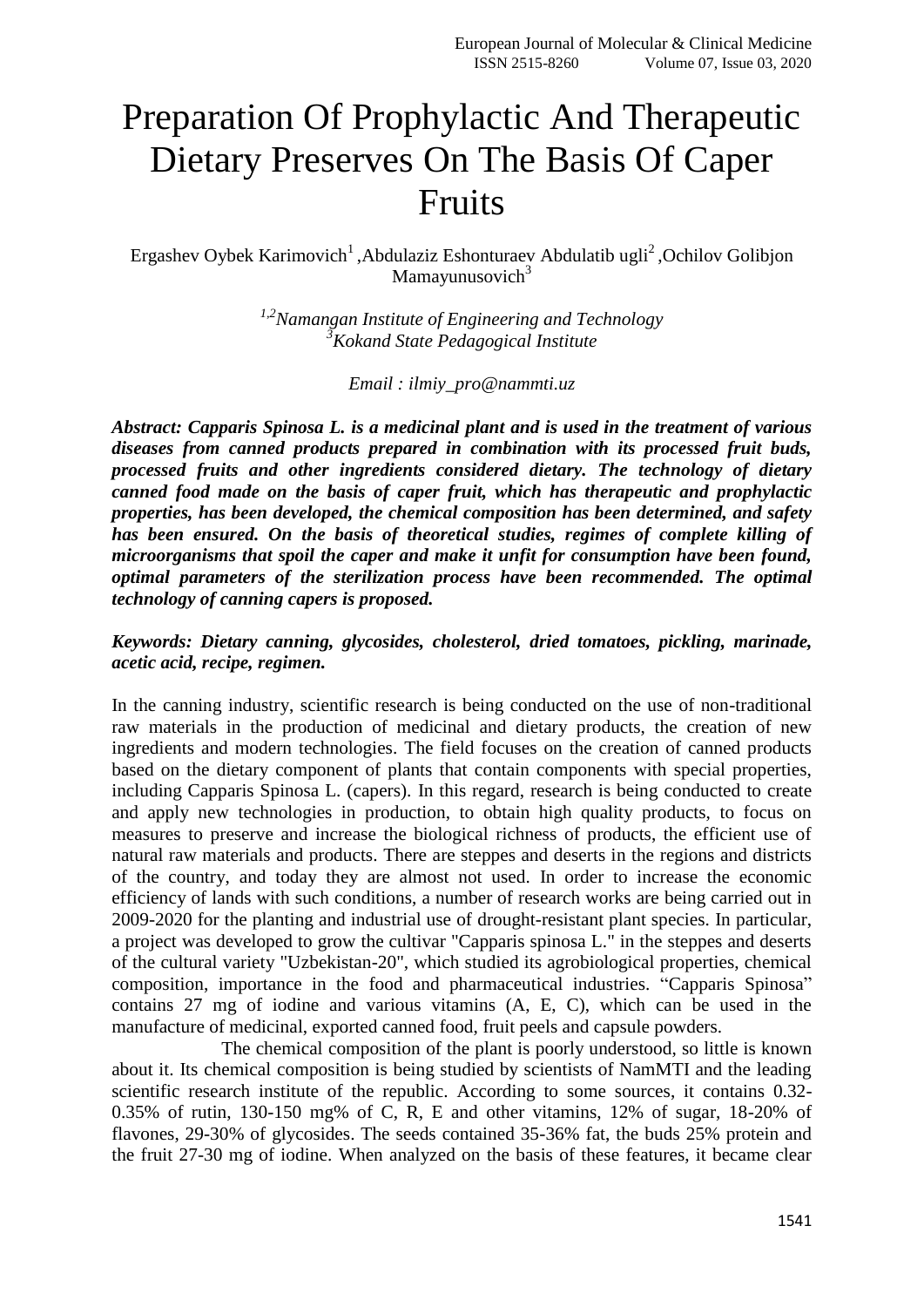that it really needs to be widely used for the prevention and treatment of various diseases (Table 1).

| <b>Chemicals</b>                      | <b>The</b><br>average | grown naturally | grown culturally |
|---------------------------------------|-----------------------|-----------------|------------------|
|                                       | amount                |                 |                  |
| Routine                               | 0,32                  | 0,29            | 0,35             |
| Vitamin S                             | 1,50                  | 1,47            | 1,54             |
| $\mathbf R$                           | 1,36                  | 1,31            | 1,40             |
| E                                     | 1,28                  | 1,26            | 1,30             |
| Quartzetin                            | 0,43                  | 0,39            | 0,48             |
| <b>Sugars</b>                         | 8,12                  | 8,0             | 12,0             |
| Glycosides                            | 21-29                 | 21,0            | 29,0             |
| Seed oil                              | 36                    | 34,0            | 37,0             |
| Protein                               | 25,0                  | 24,0            | 26,0             |
| Iodine (in 100 grams)<br>of dry mass) | $27 \text{ mg}$       | 24,0            | 29,0             |

#### The general chemical composition of kavar fruit amount of substances, mg,% Table 1

As a result of folk medicine data and research, the tincture prepared from the root can be used to treat diseases, neurosis, paralysis and trauma. Flowers and leaves are used in the treatment of rashes, salivary glands, otitis media, skin wounds and white spots on the body; Buds - in the treatment of diseases of the liver and spleen; fruit - in the treatment of diseases of the teeth, gums, epilepsy, paralysis, hemorrhoids and goiter; bark - in the treatment of asthma and gastrointestinal diseases; The seeds - can be used as a natural remedy in the treatment of gastrointestinal diseases, worms and white spots on the body.

The use of caper products increases the activity of the immune system, increases resistance to external conditions and the activity of the organism. In patients who consumed the seeds, the absence of white spots on the body was observed due to the elimination of forms of worms tramatod, cestoda and nematode, as well as the mobile forms of lamblia. Infusions made from the vegetative parts of Capraris Spinosa, especially canned food, recommend the following recipe for the treatment of diabetes, liver disease, rheumatism, toothache, gum disease. Dip 20 g of capers root or fruit in 200 ml of water and cook on low heat for 15 minutes, then cool the decoction, strain and drink 3 tablespoons of 1 tbsp. Pharmacological studies have shown that drugs prepared from different parts of plants are highly effective against allergies. Juice from fresh fruits is recommended for the treatment of basedow disease. Capers attract pollinating and honey-picking insects in nature because they bloom so gracefully and beautifully. Bee honey in particular contains very small amounts of caper plant particles, many of which are widely used in the treatment of respiratory and gastrointestinal diseases. Kavar roots are also rich in various medicinal substances, including glycosides called caparidine. The leaves and bark are rich in glycosides called stachidrin. The chemical composition of the various organs of the cavities is peculiarly formed. For example, their fruits contain up to 12% of sugars, up to 0.32% of rutin, 136 mg of ascorbic acid, thioglycosides, steroidal saponins, myrosin enzyme, red pigment, iodine. Flower buds contain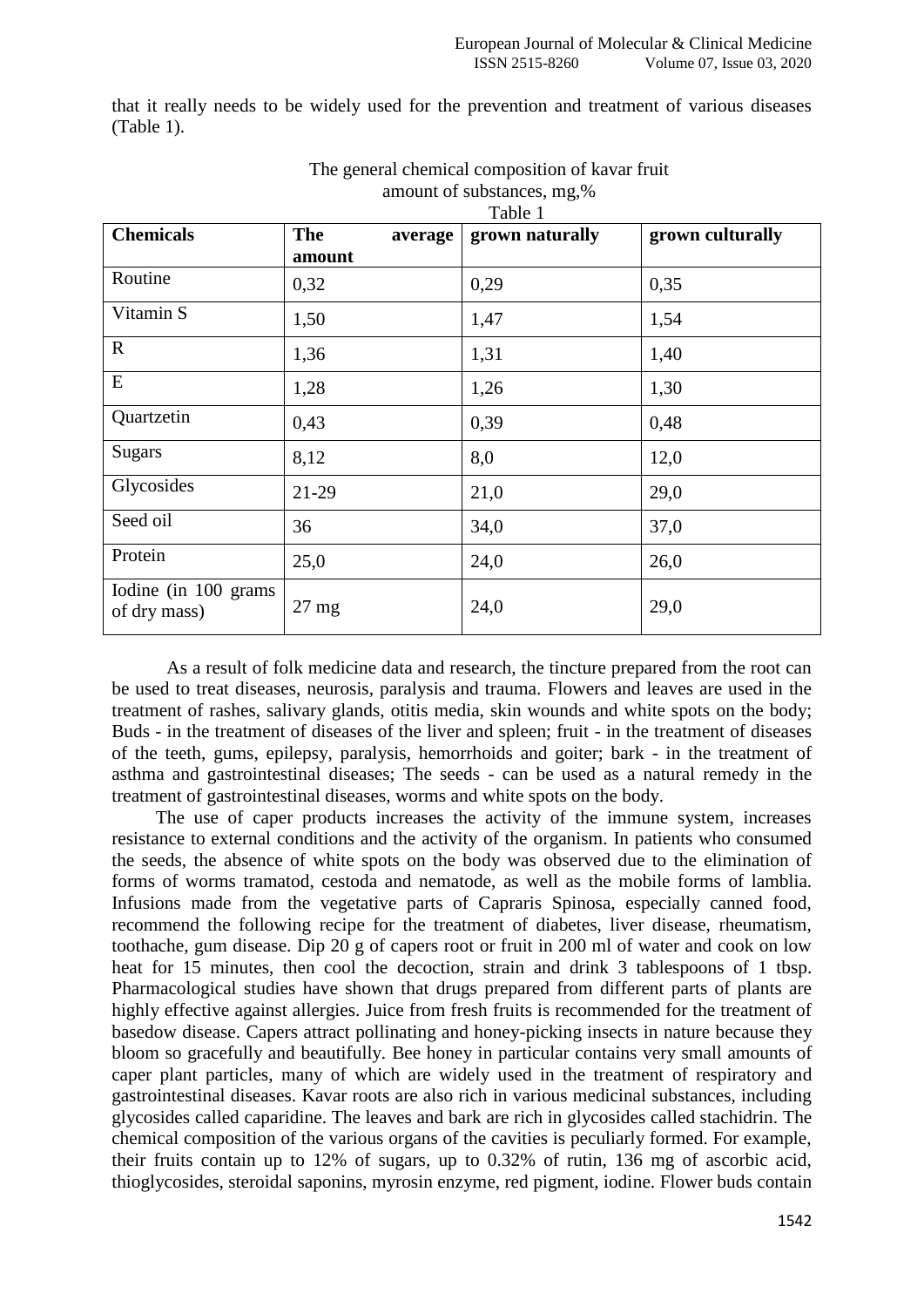21-29% of protein. 3.5-4.6% of fats are found in combs. These fats are mainly composed of triglycerides, which are mainly unsaturated fatty acids such as sterols palmitin, olein and others. In particular, the importance of rutin, which acts as an antioxidant in the body, is very high. $[1]$ 

Routine stabilizes all oxidative processes in the body, participates in the management. Provides pupil activity and visual energy. It is directly involved in all optical processes that take place in the eye. The amount of rutin antioxidant in flower buds is 0.32%. Ascorbic acid, which is not synthesized in the body and is obtained only from food, is the main antioxidant of the body. Vitamin C enters the body mainly through food.

The amount of ascorbic acid found in caper flower bowls is 150mg%. It is known that pectins are a sanitary or adsorbent of all metabolic processes in the body. Due to the high hydraulic properties of pectins and dietary fiber salts, they accumulate and remove excess water from the products and the body. They also have the ability to absorb nitrogen toxins formed in protein biosynthesis, as well as radionuclides formed in metabolism. Caper flower bowls and combs contain 0.5-1.5% pectin, which can be used as food additives. The seeds of capers contain a large amount of semi-dry fats, the content of which reaches 26-36%. Especially fully ripened seeds contain a lot of fat, the amount of which is 36-48%.

Proteins act as building materials in the synthesis of components of new cells of living organisms. This is because proteins are made up of exchangeable and non-exchangeable amino acids. In particular, non-exchangeable amino acids play an important role in food production technology and enter the body mainly along with food. The presence of essential amino acids in caper flower buds and buds further enhances their ability to produce a variety of food products, including canned food or canned food as biological additives. They contain 18% protein in the seeds. The importance of vitamins as biological catalysts in living organisms is incomparable. Thus, the content of various B group vitamins in caper flower buds occurs within the following limits. B1-0.018mg, B2-0.139mg, A-83mgk, E-0.88mg, K-24.6mgk, PP-0.652mg, B6-0.023mg, B5-0.027mg, S-43mg, B4-65mg .

Caper fruits contain a complex of macro-and micronutrients that form the centers of activity of coenzymes and enzymes involved in biochemical processes in the body. Because they enter the body mainly through food, their source is fruits and vegetables, greens and supplements. [4]

Considering all the medicinal properties of the caper plant mentioned above, we will consider the preparation of several different dietary canned products.

## **1. RESULTS OF EXPERIMENTS MARINATED BY ADDING EQUAL AMOUNTS OF CAPERS AND DESICCATED TOMATOES.**

In order to further increase the nutritional value and organoleptic properties of canned caper plant in this experiment, it is planned to develop a technology for adding desiccated tomatoes as an ingredient in the canning process.

The purpose of this is to increase the nutritional value of caper plant, as well as the abundance of macro and micro elements in the chemical composition of tomato desiccated, such as cellulose, B vitamins, vitamin C, folic acid, potassium, sodium, phosphorus, magnesium, calcium, iron, which are necessary for human health. allows consumption as a canned product.

Another distinctive feature of tomato desiccated is the choline content it contains. It lowers blood cholesterol, produces new hemoglobin, and strengthens the immune system. It also helps to lose weight and protects the upper tissues of the heart and liver from the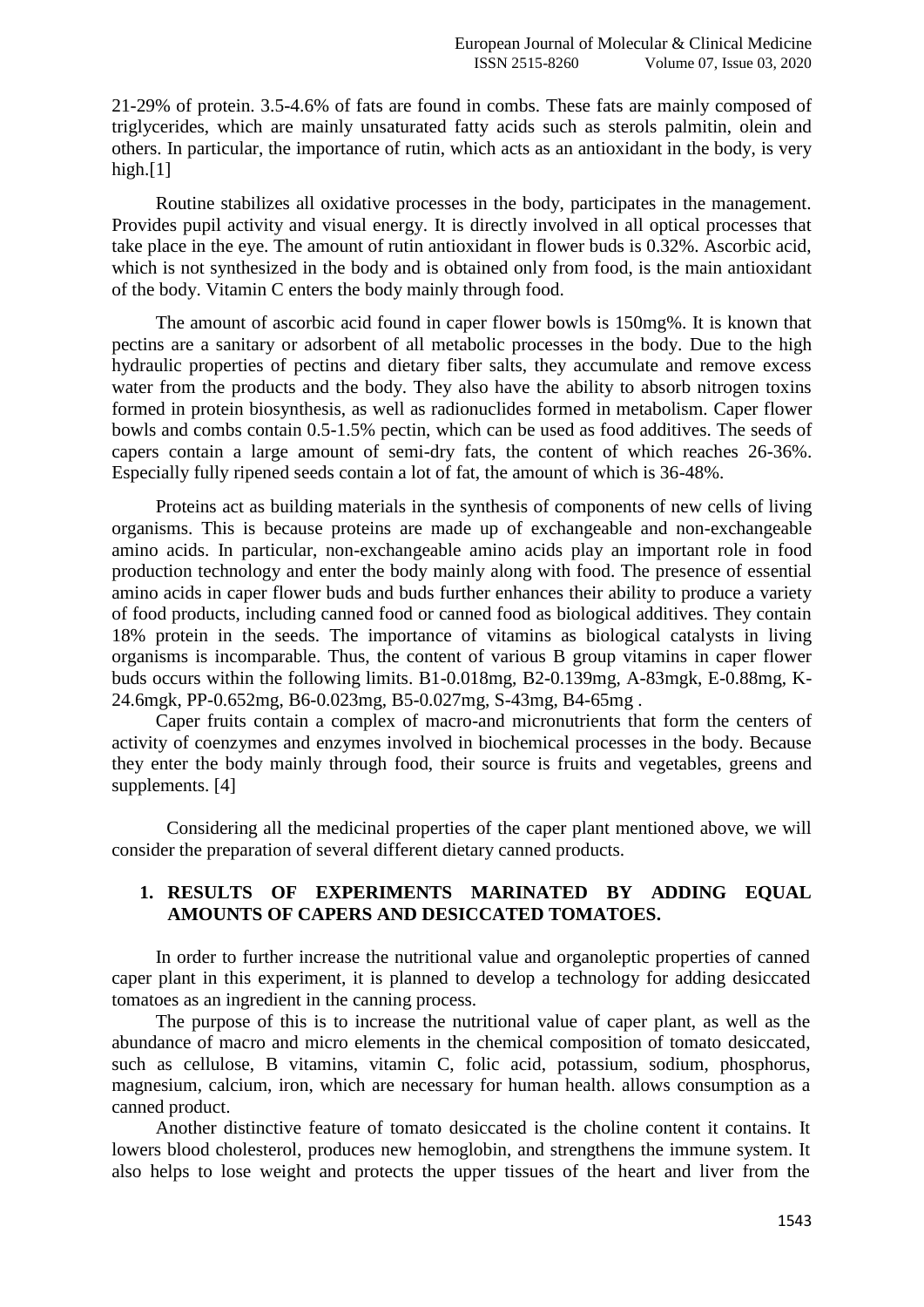accumulation of fat, which further enhances the nutritional and pharmacological properties of canned caper fruit.

The following additional ingredients are also used in the preparation of 400 g of canned food with this complex composition. Marinated capers 150 g, desiccated tomatoes 150 g, crushed pepper tincture, black pepper grains 10-12 pieces, Cinnamon 25 g, 4 cloves of garlic, bay leaf 4-6 leaves, 30 ml of olive oil.

After the selection of the above additional ingredients, the technological process is organized in the following order:

Marinated capers are washed in running water and add 150 g of crushed peppercorns to 1 liter of water for boiling marinade and boil for 15 minutes at 100 degrees. Prepare a solution by adding 30 g of salt and 50 g of sugar to the melted tincture. The purpose of making a sugar solution is to increase the energy value of the marinade along with softening the pungent sour taste of the marinades. A solution of acetic acid can also be used to eliminate the pungent sour taste of the marinade, but the use of a sugary solution in this process also serves to increase the flavor of the product.

The conditioned jars are then sterilized, filled with garlic, spices, bay leaves, desiccated tomatoes and capers in order, first poured olive oil, then marinade solution, and the lacquered lids are tightly closed and sterilized at  $100^{\circ}$ C for 20 minutes. After completion of all technological processes, it is recommended to store packaged ready-made marinades in moderately ventilated rooms with a temperature of  $5{\text -}10^{\circ}\text{C}$  and a relative humidity of 70-85%. The use of desiccated tomato as an ingredient in the preservation of capers allows to obtain a finished product enriched with macro and micro elements such as vitamins, folic acid, potassium, sodium, phosphorus, magnesium, calcium, iron, which are necessary for human health, and has high orgonoleptic properties and preservation. It is recommended to pack this type of product in 500 g glass jars. This facilitates storage, transportation, marketing and consumption of the product. [8]



**Figure 1**. Dietary canned food made from desiccated tomato and caper plant.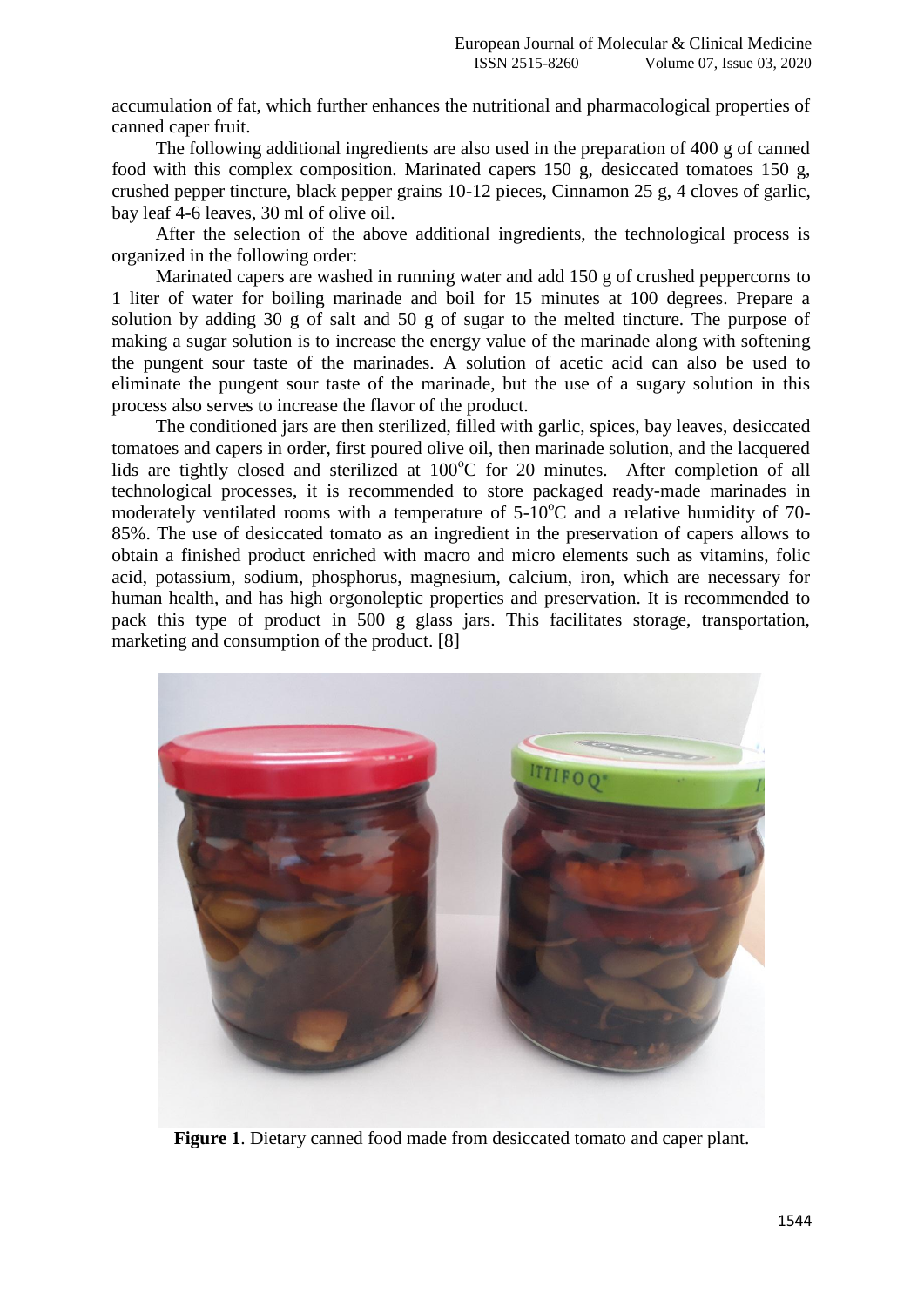# **2. RECOMMENDATIONS FOR CANNING PICKLED CAPERS.**

Cultivated product is washed, inspected, placed in 0.5-1.0 l glass jars according to the recipe, poured 5% saline solution, sealed with a lid and sterilized according to the formula 30-14-28 / 108 for 20-25 minutes. The finished product is cooled and sent to warehouses for storage (Figure 2, Table 2). [2]



**Figure 2.** Sample of canned product in a 1-liter jar

| Table 2<br><b>Kaper canning recipes</b> |         |                         |  |  |
|-----------------------------------------|---------|-------------------------|--|--|
|                                         |         |                         |  |  |
| ingredients                             | %       | capacity of $1 \,$ l, g |  |  |
| Caper fruit                             | 65      | 650                     |  |  |
| Dill                                    | 0,15    | 1,5                     |  |  |
| Garlic                                  | 1,0     | 10                      |  |  |
| Bell peppers                            | $4 - 5$ | 50                      |  |  |
| Bay leaf                                | 0,02    | 0,2                     |  |  |
| <b>Black pepper</b>                     | 0,01    | 0,1                     |  |  |
| Salt                                    | 0,8     | 8,0                     |  |  |

| ını<br>ı<br>и |  |
|---------------|--|
|---------------|--|

# **3. RECOMMENDATIONS FOR MARINATING CAPER BERRIES WITH THE ADDITION OF HERBS AND SPICES.**

Spices - celery and other herbs were used to eliminate the unpleasant odor and taste of capers. Because garlic is rich in flavanoids and phytoncides, it has been used to enrich the chemical composition with these substances and in part as an antioxidant. Black pepper grains were used to give the product a delicate aroma. Acetic acid was used as a chemical preservative. To find the optimal amount of components, we first set ourselves the goal of determining the optimal amount of fruit needed for 1-82-400 jars. Therefore, a wide range of quantities of fruits from 100 g to 350 g were tested in different variants with a 0.3% change in the concentration of the main marinade component. The organoleptic properties of canned or marinades prepared from 100 g to 200 g of fruit components were not at the required level, ie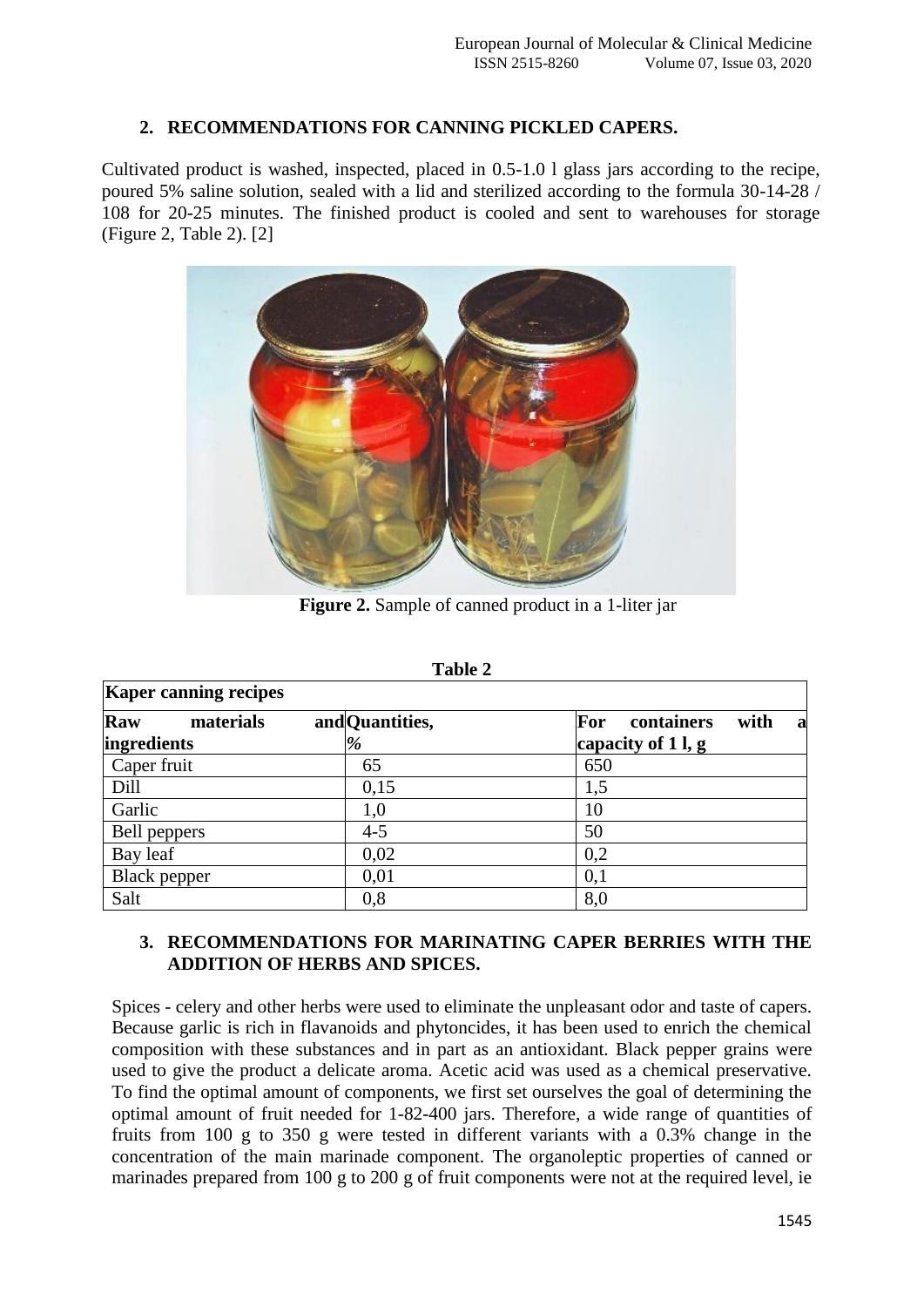the proportion of canned marinades and fruits was lost. When the amount of fruit was doubled, it was slightly bitter in the finished product due to the low percentage of filling in the jar, and the fruit lost its elegance. Therefore, marinating from these options according to the composition of the fruit was not considered expedient. Extraction of salt in the amount of 15 g of liquid filling creates a concentration of 3%. According to many years of research and experiments in fruit and vegetable canning technology, osmotic microorganisms formed in plant cells at a concentration of 1.5-2% of table salt in the filling are higher than the osmotic pressure of the cells and prevent their development. However, due to the fact that the capers in our experimental conditions are rich in biological nutrients, the above conclusion was reached after serious biotechnological calculations, taking into account the probability of development of osmotorerant microorganisms, and the optimal concentration of osmotic acid was set at 3%.

The use of vinegar, which is one of the chemical preservatives, was set at 0.8 ml. Because the concentration of 1.5–2% water and other organic acids, the development of putrefactive microorganisms is stopped. Because the enzymes involved in their cell wall synthesis are completely inactivated, the cell membrane of microorganisms is not formed and all the protein structures present in its cytiplasm are denatured. As a result, the biological cell dies. Based on the above and the results of the experiment, the optimal recipe option is option 3, which includes 200 g of capers, 4 g of salt, 13 g of herbs, 2 cloves of garlic, 5 peppercorns and 0.8 for 4-82-400 jars. ml of acetic acid.

| <b>Sterilization</b><br>duration, min | <b>Storage</b><br>temperature<br>and duration | <b>Note</b>                                                                                                                            |
|---------------------------------------|-----------------------------------------------|----------------------------------------------------------------------------------------------------------------------------------------|
| 5                                     | $22^{\circ}$ C-22 days                        | Bank bombing was observed due to the development<br>of vegetative forms of microorganisms, mainly in the<br>formation of mud sediments |
| 8                                     | $22^{\circ}$ C-Less<br>than<br>2 months       | In the first period, a clear, then muddy sediment is<br>formed, and a bombardment of the jars was observed                             |
| 10                                    | $22^{\circ}$ C-More than<br>6 months          | Stable clarity and no changes were observed                                                                                            |
| 15                                    | $22^{\circ}$ C-More than<br>7 months          | Stable clarity and no changes were observed                                                                                            |
| 20                                    | $22^{\circ}$ C-More than<br>9 months          | Stable clarity and no changes were observed                                                                                            |
| 30                                    | $22^{\circ}$ C-1 year                         | Stable clarity and no changes were observed                                                                                            |

Selection of the optimal sterilization mode of canned marinated capers (for 1-82-1000 jars)

The optimal recipe for canned pickled capers after dehydration of the marinade is given in options 2 and 3, and can be 1545-1550 g of product if the capers are dehydrated to 55% humidity in jars 1-82-1000. Reducing the moisture content of the fruit by 35% allows you to place up to 2000 g of native fruit in the jar. The amount of salt in the jar is 30 g in the 2nd variant in proportion to the mass of the caper, and in the 4th variant in the ratio of 30-45 g depending on the weight of the product. proved to be Option 2 salted capers were observed to regenerate rapidly as a result of washing with water before applying their elegance, the cells became tense and their organoleptics improved. 4In variant 4, the same situation was repeated. Observations in the remaining variants of the experiment showed that drying of up to 14% of the fruits of the first variant did not require the addition of salt. Because no change was observed in the product, which was stored for a long time at 14% humidity without salt. When drying and salting the fruits to 25% humidity, it was observed that their roughness

Table 3